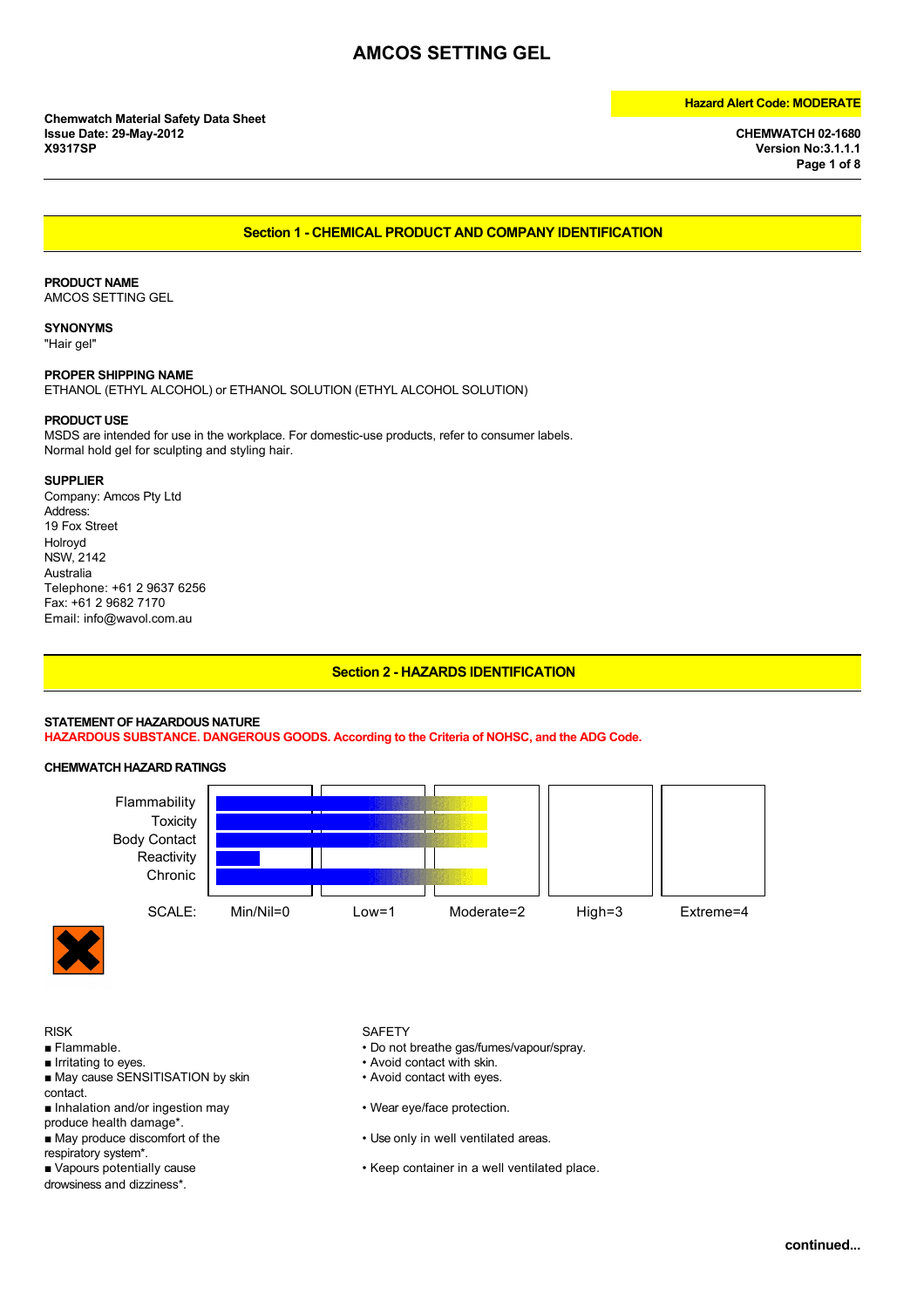**Chemwatch Material Safety Data Sheet Issue Date: 29-May-2012 CHEMWATCH 02-1680**

### **Hazard Alert Code: MODERATE**

**X9317SP Version No:3.1.1.1 Page 2 of 8 Section 2 - HAZARDS IDENTIFICATION**

\* (limited evidence). • To clean the floor and all objects contaminated by this material, use water.

• Keep container tightly closed.

• In case of contact with eyes, rinse with plenty of water and contact Doctor or Poisons Information Centre. • If swallowed, IMMEDIATELY contact Doctor or Poisons Information Centre. (show this container or label).

• This material and its container must be disposed of as

hazardous waste.

### **Section 3 - COMPOSITION / INFORMATION ON INGREDIENTS**

| <b>NAME</b>                                     | <b>CAS RN</b> | %         |  |
|-------------------------------------------------|---------------|-----------|--|
| ethanol                                         | 64-17-5       | $30 - 60$ |  |
| NOTE: Manufacturer has supplied full ingredient |               |           |  |
| information to allow CHEMWATCH assessment.      |               |           |  |

### **Section 4 - FIRST AID MEASURES**

### **SWALLOWED**

- If swallowed do NOT induce vomiting.
- If vomiting occurs, lean patient forward or place on left side (head-down position, if possible) to maintain open airway and prevent aspiration.
- Observe the patient carefully.
- Never give liquid to a person showing signs of being sleepy or with reduced awareness; i.e. becoming unconscious.

### **EYE**

- If this product comes in contact with the eyes:
- Immediately hold eyelids apart and flush the eye continuously with running water.
- Ensure complete irrigation of the eye by keeping eyelids apart and away from eye and moving the eyelids by occasionally lifting the upper and lower lids.
- Continue flushing until advised to stop by the Poisons Information Centre or a doctor, or for at least 15 minutes.
- Transport to hospital or doctor without delay.

### **SKIN**

- If skin contact occurs:
- Immediately remove all contaminated clothing, including footwear.
- Flush skin and hair with running water (and soap if available).
- Seek medical attention in event of irritation.

### **INHALED**

- If fumes or combustion products are inhaled remove from contaminated area.
- Lay patient down. Keep warm and rested.
- Prostheses such as false teeth, which may block airway, should be removed, where possible, prior to initiating first aid procedures.
- Apply artificial respiration if not breathing, preferably with a demand valve resuscitator, bag-valve mask device, or pocket mask as trained. Perform CPR if necessary.

### **NOTES TO PHYSICIAN**

Treat symptomatically.

For acute or short term repeated exposures to ethanol:

- Acute ingestion in non-tolerant patients usually responds to supportive care with special attention to prevention of aspiration, replacement of fluid and correction of nutritional deficiencies (magnesium, thiamine pyridoxine, Vitamins C and K).
- Give 50% dextrose (50-100 ml) IV to obtunded patients following blood draw for glucose determination.
- Comatose patients should be treated with initial attention to airway, breathing, circulation and drugs of immediate importance (glucose, thiamine).
- Decontamination is probably unnecessary more than 1 hour after a single observed ingestion. Cathartics and charcoal may be given but are probably not effective in single ingestions.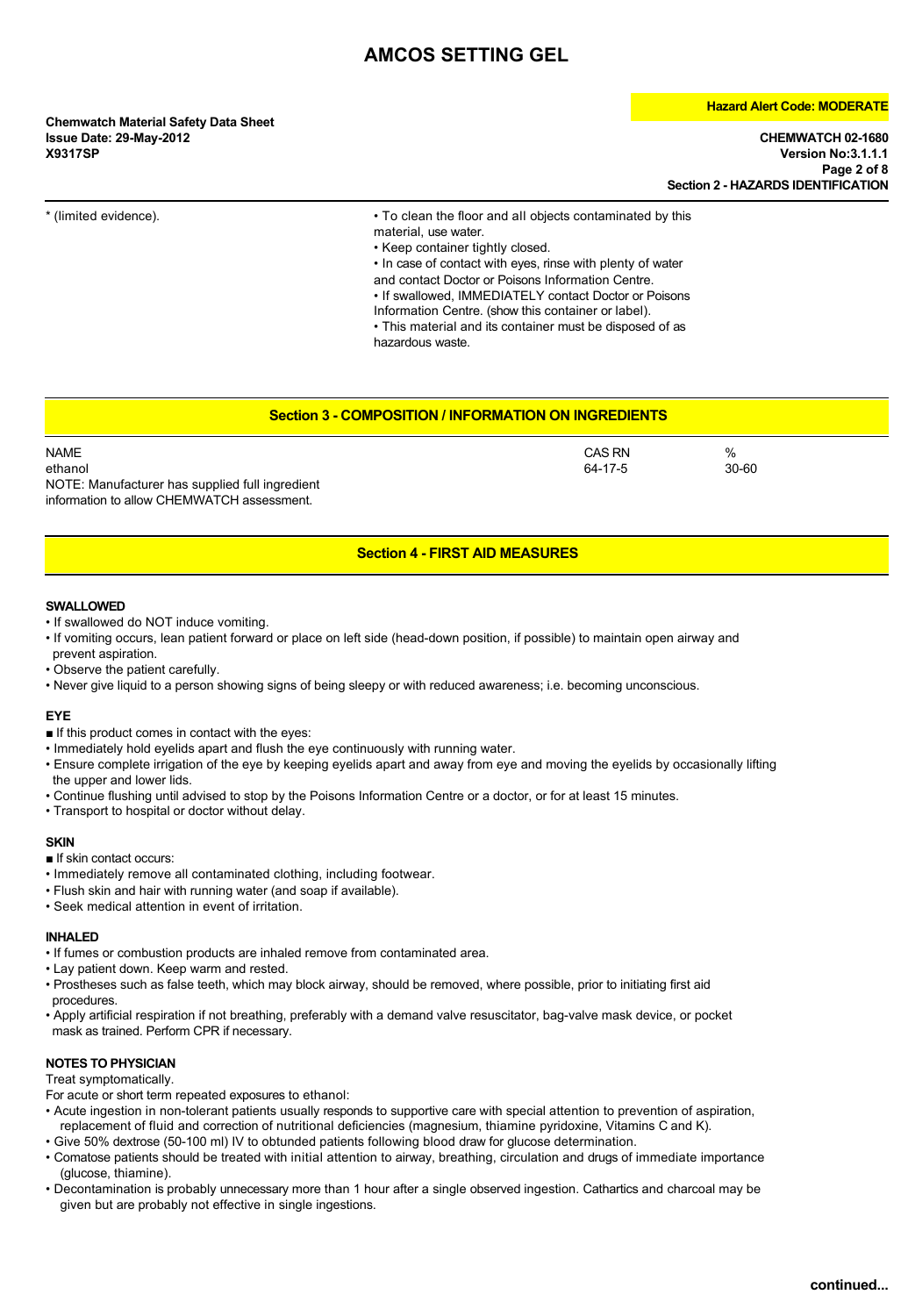**X9317SP Version No:3.1.1.1 Page 3 of 8**

### **Section 5 - FIRE FIGHTING MEASURES**

### **EXTINGUISHING MEDIA**

- Alcohol stable foam.
- Dry chemical powder.
- BCF (where regulations permit).
- Carbon dioxide.

### **FIRE FIGHTING**

- Alert Fire Brigade and tell them location and nature of hazard.
- May be violently or explosively reactive.
- Wear breathing apparatus plus protective gloves.
- Prevent, by any means available, spillage from entering drains or water course.

### **FIRE/EXPLOSION HAZARD**

- Liquid and vapour are flammable.
- Moderate fire hazard when exposed to heat or flame.
- Vapour forms an explosive mixture with air.
- Moderate explosion hazard when exposed to heat or flame.

Combustion products include: carbon dioxide (CO2), carbon monoxide (CO), nitrogen oxides (NOx), other pyrolysis products typical of burning organic material.

### **FIRE INCOMPATIBILITY**

■ Avoid contamination with strong oxidising agents as ignition may result.

**HAZCHEM**

•2Y

### **Section 6 - ACCIDENTAL RELEASE MEASURES**

### **MINOR SPILLS**

Slippery when spilt.

- Remove all ignition sources.
- Clean up all spills immediately.
- Avoid breathing vapours and contact with skin and eyes.
- Control personal contact with the substance, by using protective equipment.

### **MAJOR SPILLS**

Slippery when spilt.

- Clear area of personnel and move upwind.
- Alert Fire Brigade and tell them location and nature of hazard.
- May be violently or explosively reactive.
- Wear breathing apparatus plus protective gloves.

**Personal Protective Equipment advice is contained in Section 8 of the MSDS.**

**Section 7 - HANDLING AND STORAGE**

### **PROCEDURE FOR HANDLING**

- Avoid all personal contact, including inhalation.
- Wear protective clothing when risk of overexposure occurs.
- Use in a well-ventilated area.
- Prevent concentration in hollows and sumps.
- DO NOT allow clothing wet with material to stay in contact with skin.

### **SUITABLE CONTAINER**

- Packing as supplied by manufacturer.
- Plastic containers may only be used if approved for flammable liquid.
- Check that containers are clearly labelled and free from leaks.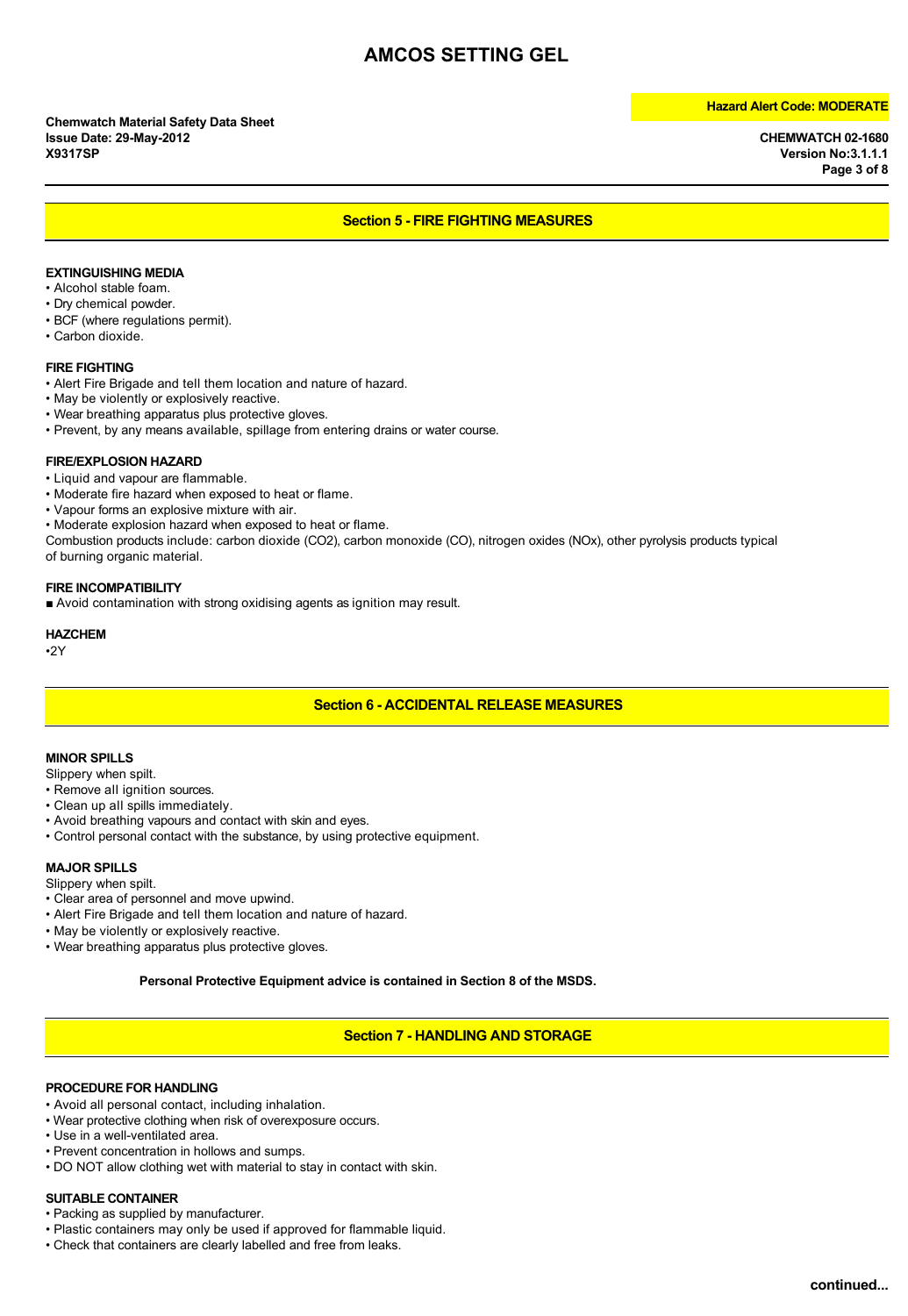# **Chemwatch Material Safety Data Sheet Issue Date: 29-May-2012 CHEMWATCH 02-1680**

### **Hazard Alert Code: MODERATE**

**X9317SP Version No:3.1.1.1 Page 4 of 8 Section 7 - HANDLING AND STORAGE**

### **STORAGE INCOMPATIBILITY**

Avoid storage with oxidisers.

### **STORAGE REQUIREMENTS**

• Store in original containers in approved flame-proof area.

• No smoking, naked lights, heat or ignition sources.

• DO NOT store in pits, depressions, basements or areas where vapours may be trapped.

• Keep containers securely sealed.

### **Section 8 - EXPOSURE CONTROLS / PERSONAL PROTECTION**

| <b>EXPOSURE CONTROLS</b><br>Source | Material        | TWA<br>ppm | TWA<br>mq/m <sup>3</sup> | STEL<br>ppm | STEL<br>mq/m <sup>3</sup> | Peak<br>ppm | Peak<br>mq/m <sup>3</sup> | TWA<br>F/CC | <b>Notes</b> |
|------------------------------------|-----------------|------------|--------------------------|-------------|---------------------------|-------------|---------------------------|-------------|--------------|
| Australia<br>Exposure<br>Standards | (Ethyl alcohol) | 1000       | 1880                     |             |                           |             |                           |             |              |

### **MATERIAL DATA**

AMCOS SETTING GEL:

Not available

### ETHANOL:

Sensory irritants are chemicals that produce temporary and undesirable side-effects on the eyes, nose or throat. Historically occupational exposure standards for these irritants have been based on observation of workers' responses to various airborne concentrations.

For ethanol:

Odour Threshold Value: 49-716 ppm (detection), 101 ppm (recognition)

Eye and respiratory tract irritation do not appear to occur at exposure levels of less than 5000 ppm and the TLV-TWA is thought to provide an adequate margin of safety against such effects. Experiments in man show that inhalation of 1000 ppm caused slight symptoms of poisoning and 5000 ppm caused strong stupor and morbid sleepiness.

### **PERSONAL PROTECTION**



### **RESPIRATOR**

•Type AK-P Filter of sufficient capacity. (AS/NZS 1716 & 1715, EN 143:2000 & 149:2001, ANSI Z88 or national equivalent)

### **EYE**

■ No special equipment for minor exposure i.e. when handling small quantities.

- OTHERWISE:
- Safety glasses with side shields.

### **HANDS/FEET**

■ No special equipment needed when handling small quantities. OTHERWISE: Wear chemical protective gloves, e.g. PVC.

### **OTHER**

■ No special equipment needed when handling small quantities.

- OTHERWISE:
- Overalls.
- Barrier cream.
- Eyewash unit.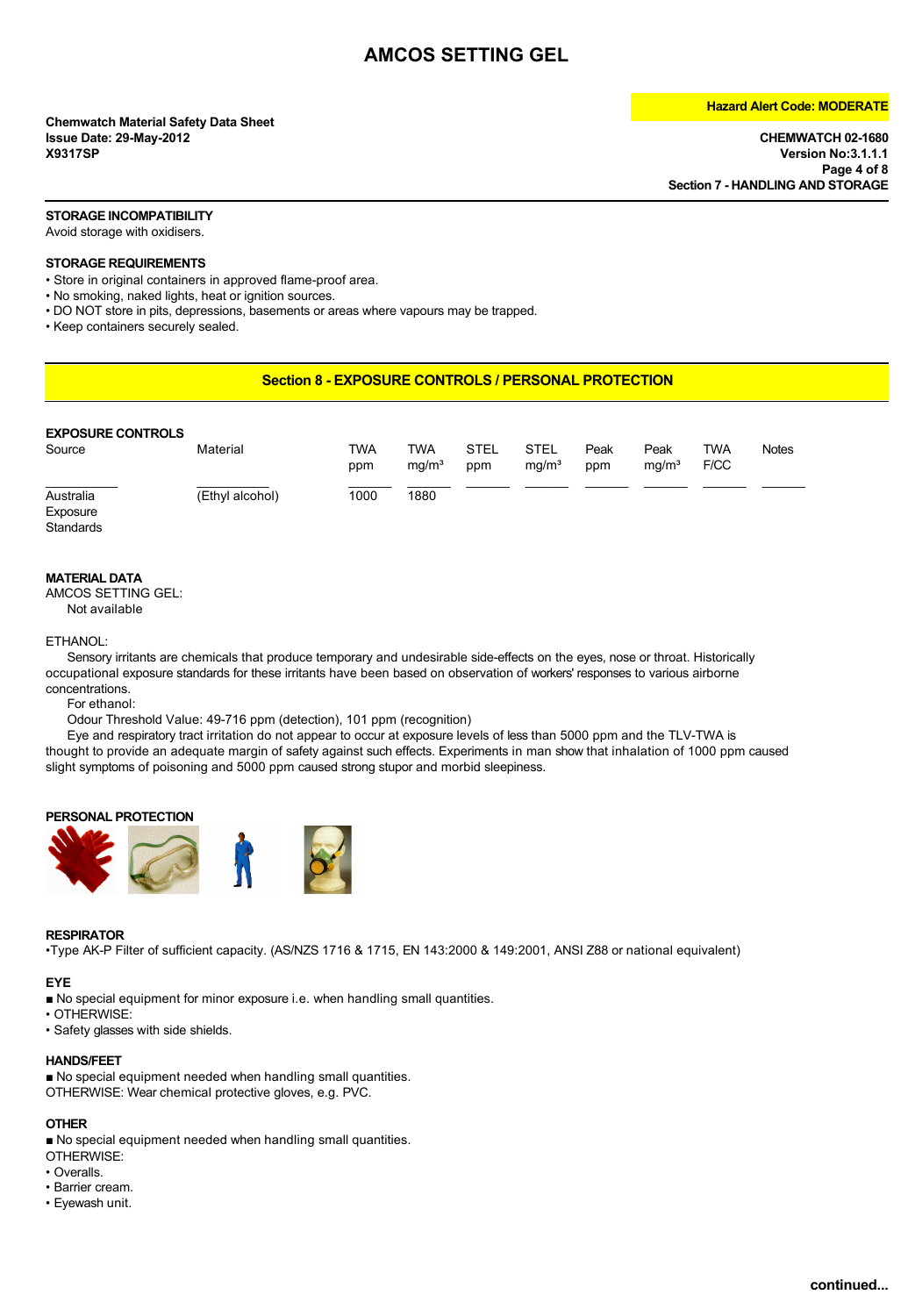# **Chemwatch Material Safety Data Sheet**

### **Hazard Alert Code: MODERATE**

**Issue Date: 29-May-2012 CHEMWATCH 02-1680 X9317SP Version No:3.1.1.1 Page 5 of 8 Section 8 - EXPOSURE CONTROLS / PERSONAL PROTECTION**

### **ENGINEERING CONTROLS**

■ Engineering controls are used to remove a hazard or place a barrier between the worker and the hazard. Well-designed engineering controls can be highly effective in protecting workers and will typically be independent of worker interactions to provide this high level of protection.

The basic types of engineering controls are:

Process controls which involve changing the way a job activity or process is done to reduce the risk.

Enclosure and/or isolation of emission source which keeps a selected hazard "physically" away from the worker and ventilation that strategically "adds" and "removes" air in the work environment.

**Section 9 - PHYSICAL AND CHEMICAL PROPERTIES**

### **APPEARANCE**

Coloured flammable gel with pleasant mild odour; mixes with water.

### **PHYSICAL PROPERTIES**

Mixes with water.

| State                     | liquid         | Molecular Weight                            | Not Applicable |
|---------------------------|----------------|---------------------------------------------|----------------|
| Melting Range (°C)        | Not Available  | Viscosity                                   | Not Applicable |
| Boiling Range (°C)        | Not Available  | Solubility in water (q/L)                   | Miscible       |
| Flash Point (°C)          | 27 (ethanol)   | pH (1% solution)                            | Not Available  |
| Decomposition Temp (°C)   | Not Applicable | pH (as supplied)                            | 7.5            |
| Autoignition Temp (°C)    | Not Applicable | Vapour Pressure (kPa)                       | Not Available  |
| Upper Explosive Limit (%) | Not Available  | Specific Gravity (water=1)                  | $0.95 - 1.05$  |
| Lower Explosive Limit (%) | Not Available  | <b>Relative Vapour Density</b><br>$(air=1)$ | Not Applicable |
| Volatile Component (%vol) | Not Available  | <b>Evaporation Rate</b>                     | Not Applicable |
|                           |                |                                             |                |

### **Section 10 - STABILITY AND REACTIVITY**

### **CONDITIONS CONTRIBUTING TO INSTABILITY**

• Presence of incompatible materials.

• Product is considered stable.

• Hazardous polymerisation will not occur.

*For incompatible materials - refer to Section 7 - Handling and Storage.*

### **Section 11 - TOXICOLOGICAL INFORMATION**

### **POTENTIAL HEALTH EFFECTS**

### **ACUTE HEALTH EFFECTS**

### **SWALLOWED**

■ Ingestion may result in nausea, abdominal irritation, pain and vomiting.

### **EYE**

■ The material may produce severe irritation to the eye causing pronounced inflammation. Repeated or prolonged exposure to irritants may produce conjunctivitis.

### **SKIN**

■ No adverse effects anticipated from normal use.

The material may cause skin irritation after prolonged or repeated exposure and may produce on contact skin redness, swelling, the production of vesicles, scaling and thickening of the skin.

### **INHALED**

■ Inhalation of vapours may cause drowsiness and dizziness. This may be accompanied by sleepiness, reduced alertness, loss of reflexes, lack of co-ordination, and vertigo.

Inhalation of high concentrations of gas/vapour causes lung irritation with coughing and nausea, central nervous depression with headache and dizziness, slowing of reflexes, fatigue and inco-ordination.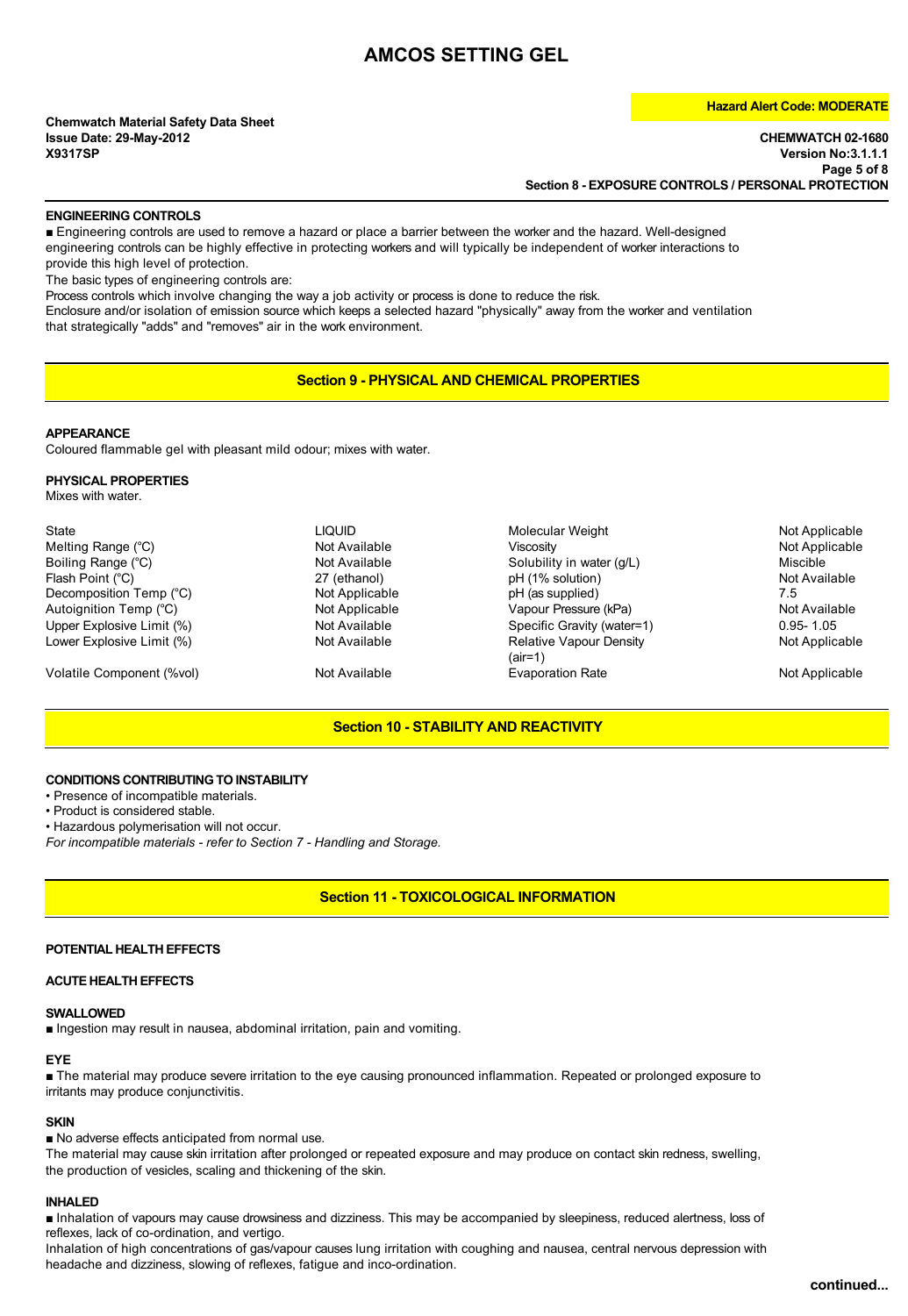**Chemwatch Material Safety Data Sheet**

### **Hazard Alert Code: MODERATE**

**Issue Date: 29-May-2012 CHEMWATCH 02-1680 X9317SP Version No:3.1.1.1 Page 6 of 8 Section 11 - TOXICOLOGICAL INFORMATION**

### **CHRONIC HEALTH EFFECTS**

■ Principal routes of exposure are by accidental skin and eye contact and by inhalation of vapours especially at higher temperatures.

Prolonged exposure to ethanol may cause damage to the liver and cause scarring. It may also worsen damage caused by other agents. Large amounts of ethanol taken in pregnancy may result in "foetal alcohol syndrome", characterised by delay in mental and physical development, learning difficulties, behavioural problems and small head size. A small number of people develop allergic reactions to ethanol, which include eye infections, skin swelling, shortness of breath, and itchy rashes with blisters.

### **TOXICITY AND IRRITATION**

■ Not available. Refer to individual constituents.

**SKIN**<br>ethanol

ethanol GESAMP/EHS Composite List - GESAMP Hazard **D1:** skin 11: skin 11: skin 11: skin 11: skin 11: skin 11: skin 11: skin 11: skin 11: skin 11: skin 11: skin 11: skin 11: skin 11: skin 11: skin 11: skin 11: skin 11: skin Profiles irritation/corrosion

### **Section 12 - ECOLOGICAL INFORMATION**

This material and its container must be disposed of as hazardous waste.

| <b>Ecotoxicity</b> |                            |                  |                        |             |
|--------------------|----------------------------|------------------|------------------------|-------------|
| Ingredient         | Persistence:<br>Water/Soil | Persistence: Air | <b>Bioaccumulation</b> | Mobility    |
| ethanol            | _OW                        | MED              | LOW                    | <b>HIGH</b> |

### **Section 13 - DISPOSAL CONSIDERATIONS**

• Recycle wherever possible or consult manufacturer for recycling options.

• Consult State Land Waste Management Authority for disposal.

• Bury residue in an authorised landfill.

• Recycle containers if possible, or dispose of in an authorised landfill.

### **Section 14 - TRANSPORTATION INFORMATION**



Labels Required: FLAMMABLE LIQUID

### **HAZCHEM:**

•2Y (ADG7)

| ADG7:                                                                                         |            |                                    |                 |
|-----------------------------------------------------------------------------------------------|------------|------------------------------------|-----------------|
| Class or Division:                                                                            | 3          | Subsidiary Risk:                   | None            |
| UN No.                                                                                        | 1170       | Packing Group:                     | Ш               |
| Special Provision:                                                                            | 144 223    | Limited Quantity:                  | 5 L             |
| Portable Tanks & Bulk                                                                         | T2         | Portable Tanks & Bulk              | TP <sub>1</sub> |
| Containers - Instruction:                                                                     |            | Containers - Special<br>Provision: |                 |
| Packagings & IBCs - Packing                                                                   | P001 IBC03 | Packagings & IBCs - Special        | None            |
| Instruction:                                                                                  | LP01       | Packing Provision:                 |                 |
| Name and Description: ETHANOL (ETHYL ALCOHOL) or ETHANOL SOLUTION<br>(ETHYL ALCOHOL SOLUTION) |            |                                    |                 |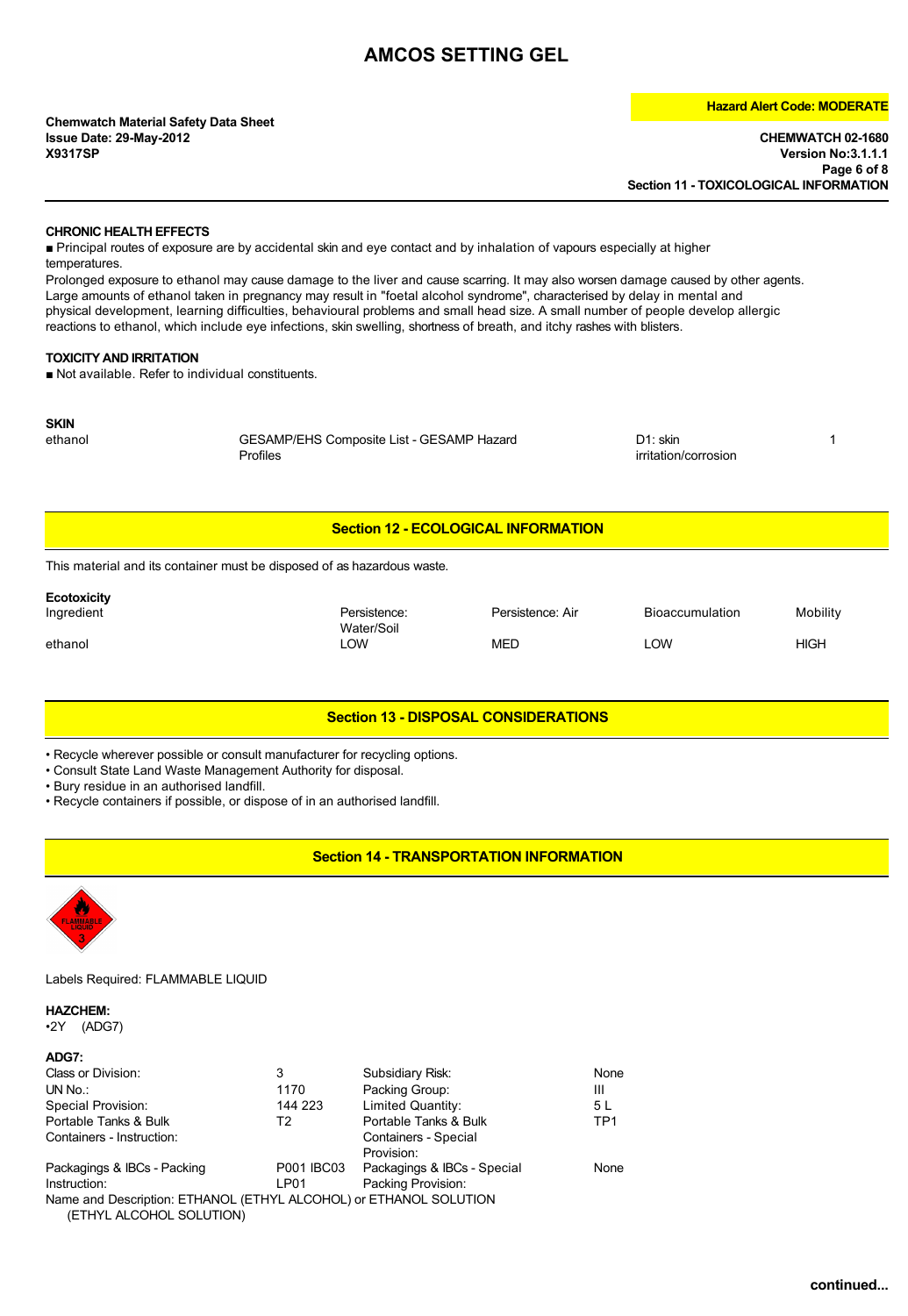# **Chemwatch Material Safety Data Sheet**

### **Hazard Alert Code: MODERATE**

**Issue Date: 29-May-2012 CHEMWATCH 02-1680 X9317SP Version No:3.1.1.1 Page 7 of 8 Section 14 - TRANSPORTATION INFORMATION**

| <b>Air Transport IATA:</b>           |      |                                      |                 |
|--------------------------------------|------|--------------------------------------|-----------------|
| <b>ICAO/IATA Class:</b>              | 3    | <b>ICAO/IATA Subrisk:</b>            | None            |
| UN/ID Number:                        | 1170 | Packing Group:                       | Ш               |
| Special provisions:                  | A3   |                                      |                 |
| Cargo Only                           |      |                                      |                 |
| Packing Instructions:                | 366  | Maximum Qty/Pack:                    | 220 L           |
| Passenger and Cargo                  |      | Passenger and Cargo                  |                 |
| Packing Instructions:                | 355  | Maximum Qty/Pack:                    | 60 L            |
| Passenger and Cargo Limited Quantity |      | Passenger and Cargo Limited Quantity |                 |
| Packing Instructions:                | Y344 | Maximum Qty/Pack:                    | 10 <sub>L</sub> |
|                                      |      |                                      |                 |

Shipping name:ETHANOL (ETHYL ALCOHOL) or ETHANOL SOLUTION (ETHYL ALCOHOL SOLUTION)

### **Maritime Transport IMDG:**

| <b>IMDG Class:</b>  | 3       | <b>IMDG Subrisk:</b> | None    |
|---------------------|---------|----------------------|---------|
| UN Number:          | 1170    | Packing Group:       | Ш       |
| <b>EMS Number:</b>  | F-E.S-D | Special provisions:  | 144 223 |
| Limited Quantities: | 5 L     |                      |         |

Shipping name:ETHANOL (ETHYL ALCOHOL) or ETHANOL SOLUTION (ETHYL ALCOHOL SOLUTION)

### **Section 15 - REGULATORY INFORMATION**

### **Indications of Danger:**

Xi Irritant

### **POISONS SCHEDULE** None

### **REGULATIONS**

### **Regulations for ingredients**

### **ethanol (CAS: 64-17-5) is found on the following regulatory lists;**

"Acros Transport Information", "Australia Exposure Standards", "Australia Hazardous Substances", "Australia High Volume Industrial Chemical List (HVICL)", "Australia Inventory of Chemical Substances (AICS)", "Australia National Pollutant Inventory", "FEMA Generally Recognized as Safe (GRAS) Flavoring Substances 23 - Examples of FEMA GRAS Substances with Non-Flavor Functions", "FisherTransport Information", "GESAMP/EHS Composite List - GESAMP Hazard Profiles", "IMO IBC Code Chapter 17: Summary of minimum requirements", "IMO IBC Code Chapter 18: List of products to which the Code does not apply", "IMO MARPOL 73/78 (Annex II) - List of Other Liquid Substances", "IMO Provisional Categorization of Liquid Substances - List 2: Pollutant only mixtures containing at least 99% by weight of components already assessed by IMO", "International Air Transport Association (IATA) Dangerous Goods Regulations", "International Council of Chemical Associations (ICCA) - High Production Volume List", "International Fragrance Association (IFRA) Survey: Transparency List", "OECD List of High Production Volume (HPV) Chemicals", "OSPAR National List of Candidates for Substitution – Norway", "Sigma-AldrichTransport Information", "World Anti-Doping Agency - The 2009 Prohibited List World Anti-Doping Code - Substances Prohibited in Competition (German)", "World Anti-Doping Agency - The 2009 Prohibited List World Anti-Doping Code - Substances Prohibited in Particular Sports (French)", "World Anti-Doping Agency - The 2009 Prohibited List World Anti-Doping Code - Substances Prohibited in Particular Sports (Korean)", "World Anti-Doping Agency - The 2012 Prohibited List World Anti-Doping Code - Substances Prohibited in Particular Sports"

### **triethanolamine (CAS: 102-71-6) is found on the following regulatory lists;**

"Australia - Victoria Occupational Health and Safety Regulations - Schedule 9: Materials at Major Hazard Facilities (And Their Threshold Quantity) Table 2", "Australia Chemical Weapons (Prohibition) Act 1994 - Schedule 3", "Australia Council of Australian Governments (COAG) Chemicals of Security Concern", "Australia Exposure Standards", "Australia Hazardous Substances", "Australia High Volume Industrial Chemical List (HVICL)", "Australia Inventory of Chemical Substances (AICS)", "Australia National Pollutant Inventory", "Australia Standard for the Uniform Scheduling of Medicines and Poisons (SUSMP) - Appendix E (Part 2)", "Australia Standard for the Uniform Scheduling of Medicines and Poisons (SUSMP) - Appendix F (Part 3)", "Australia Standard for the Uniform Scheduling of Medicines and Poisons (SUSMP) - Schedule 4", "Australia Standard for the Uniform Scheduling of Medicines and Poisons (SUSMP) - Schedule 5", "Convention on the Prohibition of the Development, Production, Stockpiling and Use of Chemical Weapons and on their Destruction (English)", "FisherTransport Information", "GESAMP/EHS Composite List - GESAMP Hazard Profiles", "IMO IBC Code Chapter 17: Summary of minimum requirements", "IMO MARPOL 73/78 (Annex II) - List of Noxious Liquid Substances Carried in Bulk", "International Agency for Research on Cancer (IARC) - Agents Reviewed by the IARC Monographs", "International Fragrance Association (IFRA) Survey: Transparency List", "OECD List of High Production Volume (HPV) Chemicals", "Sigma-AldrichTransport Information", "The Australia Group Export Control List: Chemical Weapons Precursors"